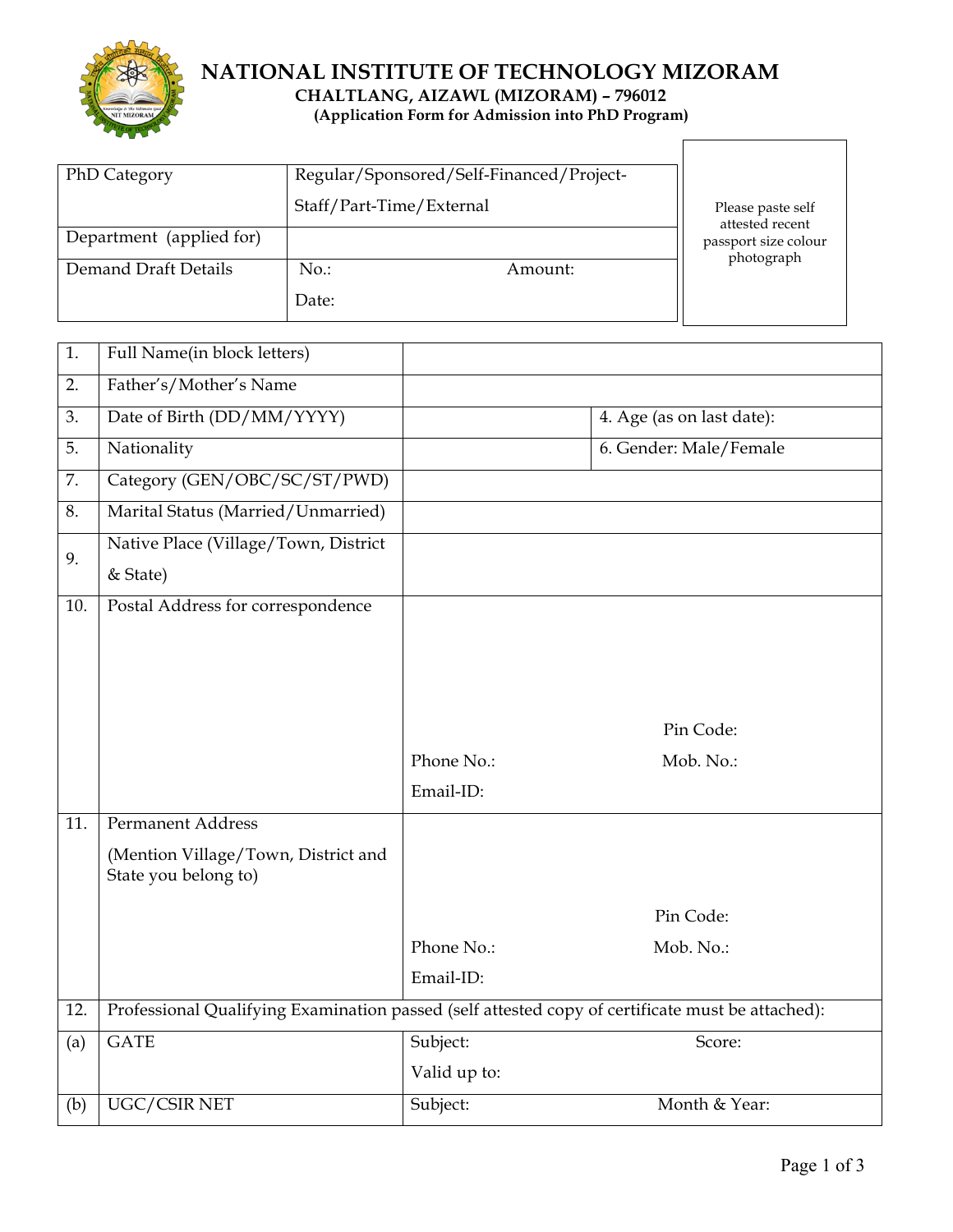| (c) | Any other source for fellowship/ |  |
|-----|----------------------------------|--|
|     | scholarship:                     |  |

| 13. Professional Experience (Teaching/Research/Industrial) if any (proof to be attached): |  |  |
|-------------------------------------------------------------------------------------------|--|--|
|                                                                                           |  |  |

| .וכ | Name of Organization | Position Held | Nature of duties | Period |  |
|-----|----------------------|---------------|------------------|--------|--|
| No. |                      |               |                  | From   |  |
|     |                      |               |                  |        |  |
|     |                      |               |                  |        |  |
|     |                      |               |                  |        |  |

14. Do you have any publications (if yes provide the details):

| Sl. | Title of the Paper | Complete list of | Journal | Volume No. (Year) |
|-----|--------------------|------------------|---------|-------------------|
| No. |                    | Authors          |         | Pages (From-To)   |
|     |                    |                  |         |                   |
|     |                    |                  |         |                   |
|     |                    |                  |         |                   |

## 15. Educational Qualifications (matriculation onwards):

| Sl.  | Examination | Name of the      | Year of | Subject/Branch  | % of Marks/  |
|------|-------------|------------------|---------|-----------------|--------------|
| No.  | Passed      | Board/Institute/ | Passing | Specialization/ | Grade (CGPA) |
|      |             | University       |         |                 |              |
| i.   |             |                  |         |                 |              |
|      |             |                  |         |                 |              |
| ii.  |             |                  |         |                 |              |
|      |             |                  |         |                 |              |
| iii. |             |                  |         |                 |              |
|      |             |                  |         |                 |              |
| iv.  |             |                  |         |                 |              |
|      |             |                  |         |                 |              |
| V.   |             |                  |         |                 |              |
|      |             |                  |         |                 |              |
| vi.  |             |                  |         |                 |              |
|      |             |                  |         |                 |              |

### 16. *Only for the employed persons:*

| (a) | Name of the present employer:         |        |
|-----|---------------------------------------|--------|
| (b) | Whether employer's permission         | Yes/No |
|     | obtained?                             |        |
| (c) | Have you attached required form (Form |        |
|     | I/Form II/Form III/Form IV/Form V)    |        |

17. Any other relevant information:………………………………………………………………..…………………

### **DECLARATION**